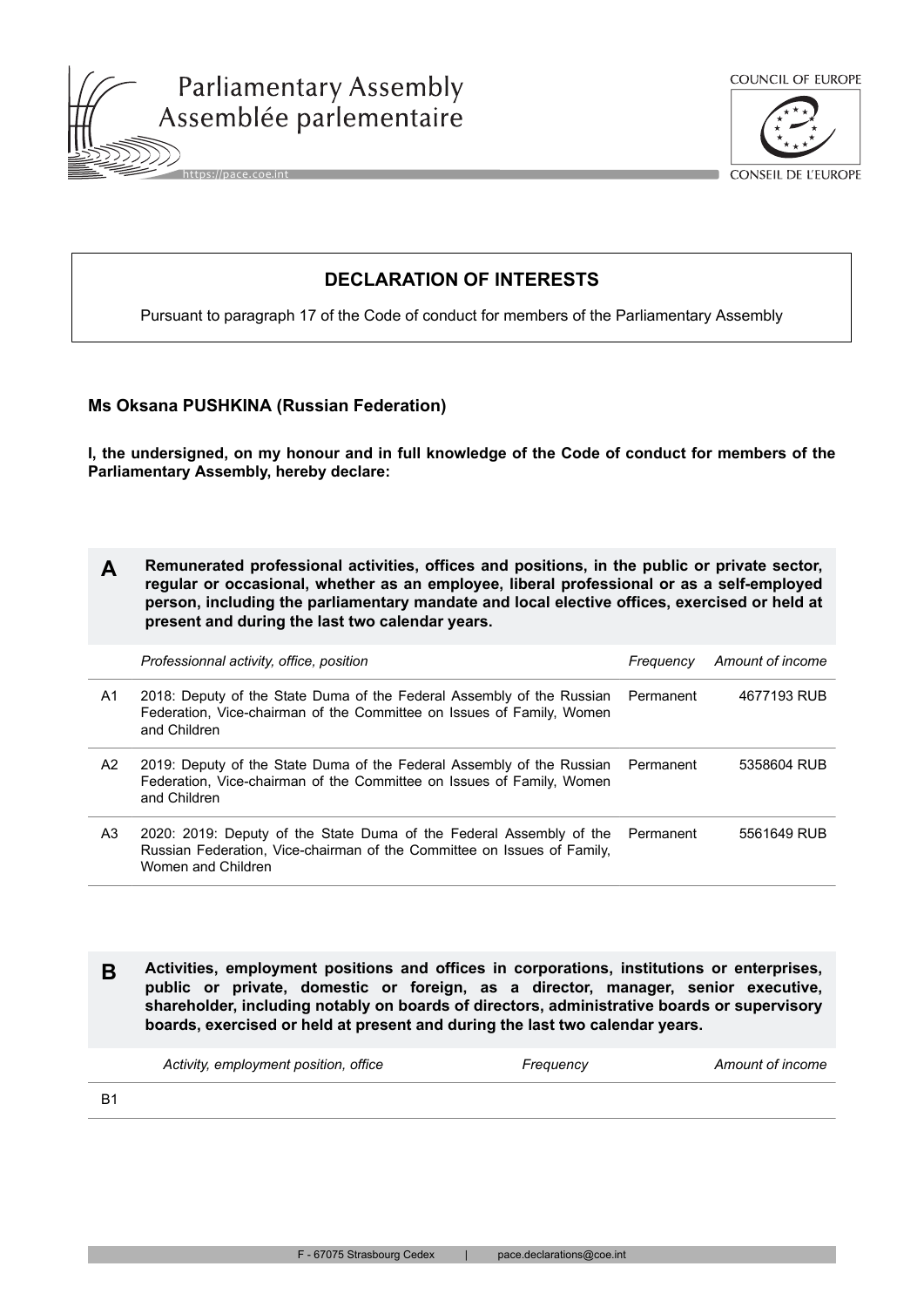**C Participation, whether remunerated or unremunerated, as a member of a management or advisory body (management, supervisory, advisory or administrative board) of institutions or non-commercial enterprises such as NGOs, associations, charities, foundations, clubs, public or private, domestic or foreign, exercised or held at present and during the last two calendar years.**

|    | Name of the institution or enterprise, and position held                                            | Amount of income (if<br>remunerated) | Expenses covered |
|----|-----------------------------------------------------------------------------------------------------|--------------------------------------|------------------|
| C1 | Foundation for the Development of the Public Diplomacy<br>«Women's view», founder of the Foundation | 0 RUB                                | 0 RUB            |

### **D Occasional activities, mandates, missions and positions, whether remunerated or unremunerated, as consultant, advisor, expert, lobbyist, lecturer, etc. performed at present and during the last two calendar years, including abroad.**

|    | Activity, mandate, mission, position                                                                                                                                                                                             | Start date | End date | Amount of income (if<br>remunerated) |
|----|----------------------------------------------------------------------------------------------------------------------------------------------------------------------------------------------------------------------------------|------------|----------|--------------------------------------|
| D1 | Representative of the State Duma of the Federal Assembly<br>of the Russian Federation as part of the Special Group of<br>Women - leaders in the framework of the World Bank's<br>Women's Entrepreneurship Development Initiative | 18//2/03/0 |          | 0 RUB                                |

## **E Membership of friendship groups or interparliamentary relations groups.**

*Friendship groups and position held (chair, vice-chair or member)*

| E1             | Inter-Parliamentary Cooperation Group with the United States of America             |
|----------------|-------------------------------------------------------------------------------------|
| E <sub>2</sub> | Inter-Parliamentary Cooperation Group with the Republic of Finland                  |
| E3             | Inter-Parliamentary Group for Cooperation with the Republic of Azerbaijan           |
| E4             | Inter-Parliamentary Group for Cooperation with the Republic of the Kingdom of Spain |
| E5             | Inter-Parliamentary Group for Cooperation with the Republic of Israel               |

**F Support, whether financial or in terms of staff or material, donations, including sponsorships and money gifts granted by third parties (additional to that provided by the national parliament and the national political party), accepted during the previous calendar year.**

[No declaration]